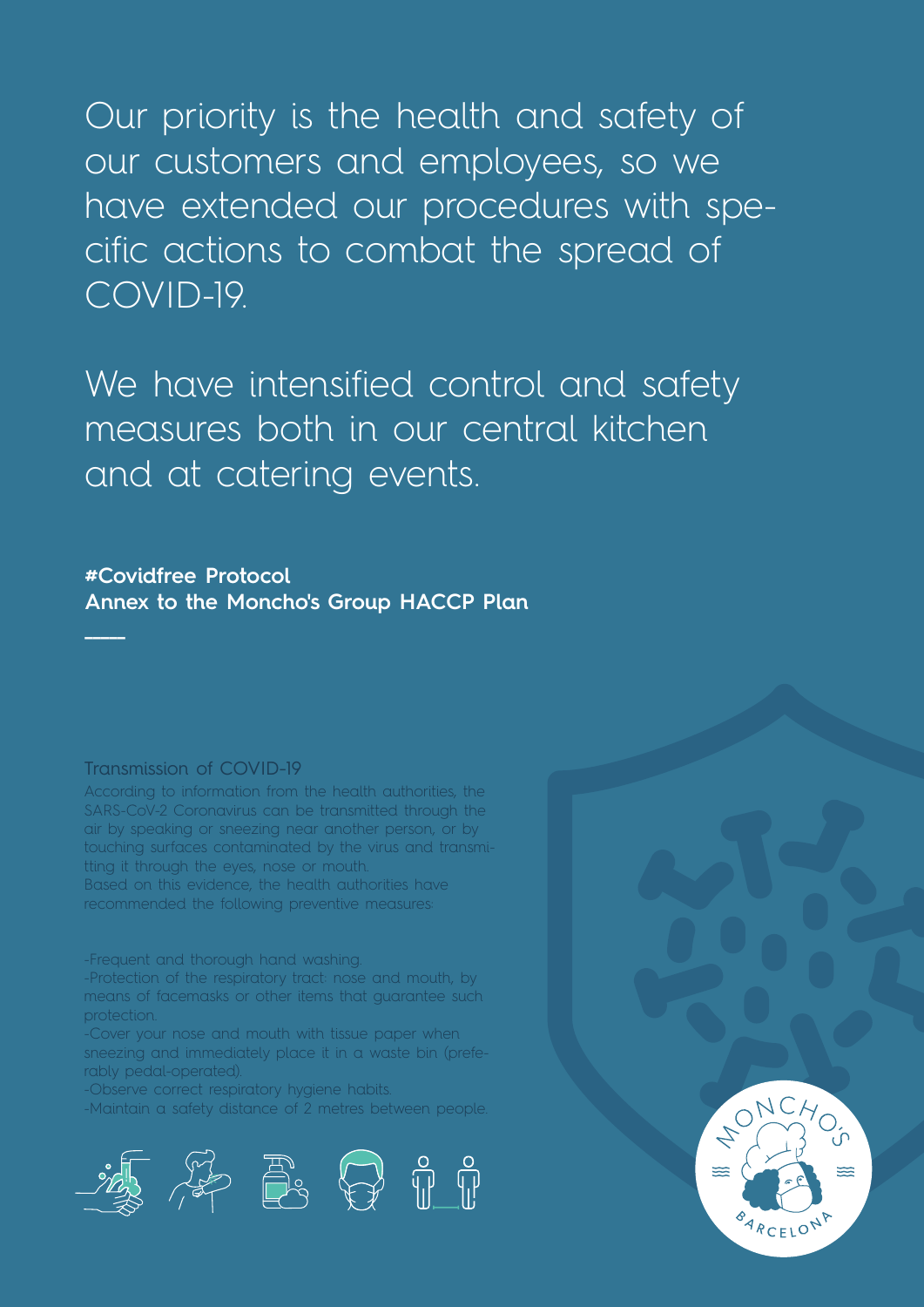# **CENTRAL KITCHEN - Team**

Training and health checks



The reception bay is cleaned and disinfected after each reception.